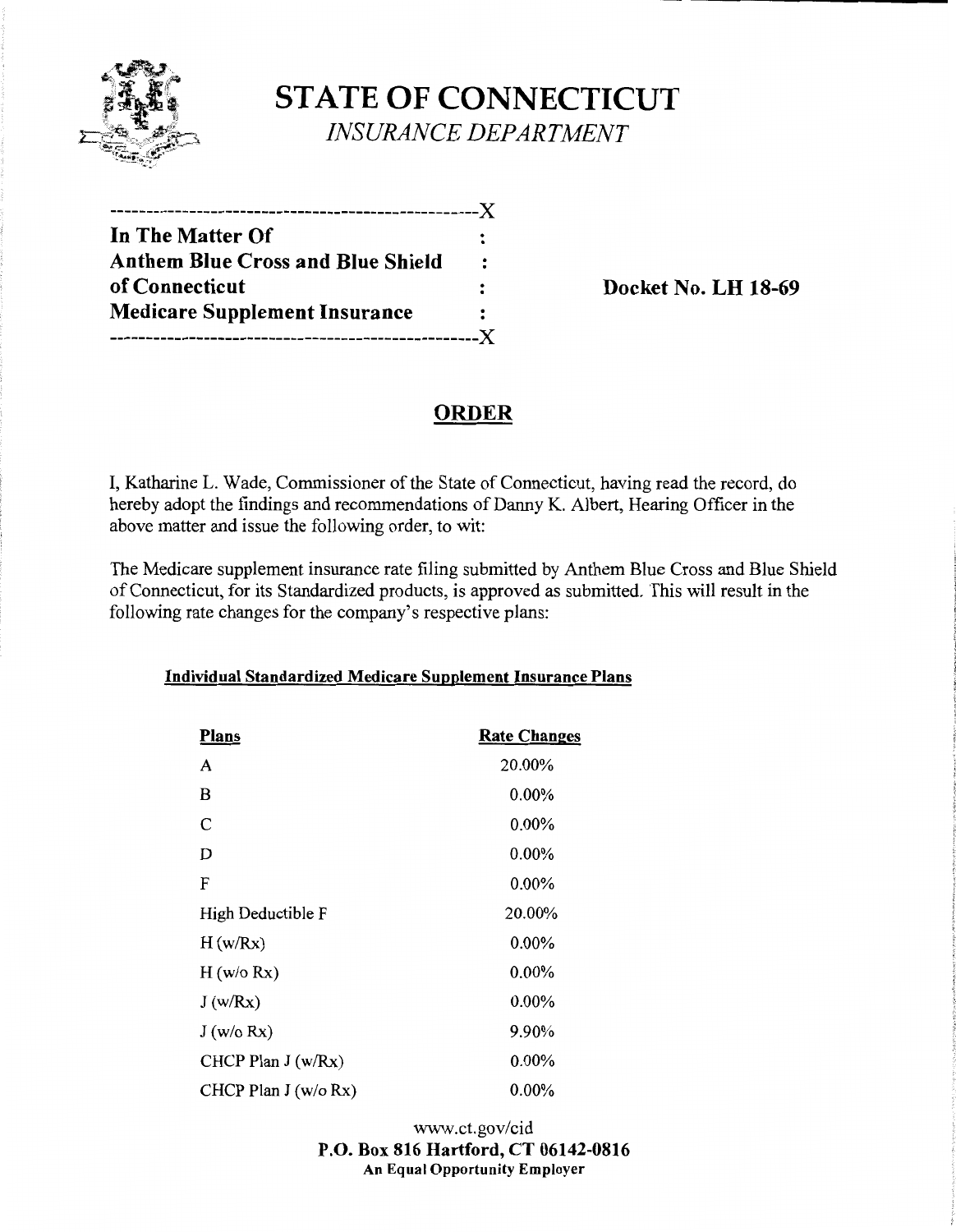### **Individual Standardized Modernized Medicare Supplement Insurance Plans**

| <b>Plans</b>      | <b>Rate Changes</b> |
|-------------------|---------------------|
| A                 | 20.00%              |
| F                 | $0.00\%$            |
| High Deductible F | 20.00%              |
| G                 | $0.00\%$            |
| N                 | $6.00\%$            |

The rate action approved herein is reasonable in relationship to the benefits and estimated claim costs the company can reasonably expect to realize under these products.

Dated at Hartford, Connecticut, this 23rd day of October, 2018.

win Wade

Katharine L. Wade Commissioner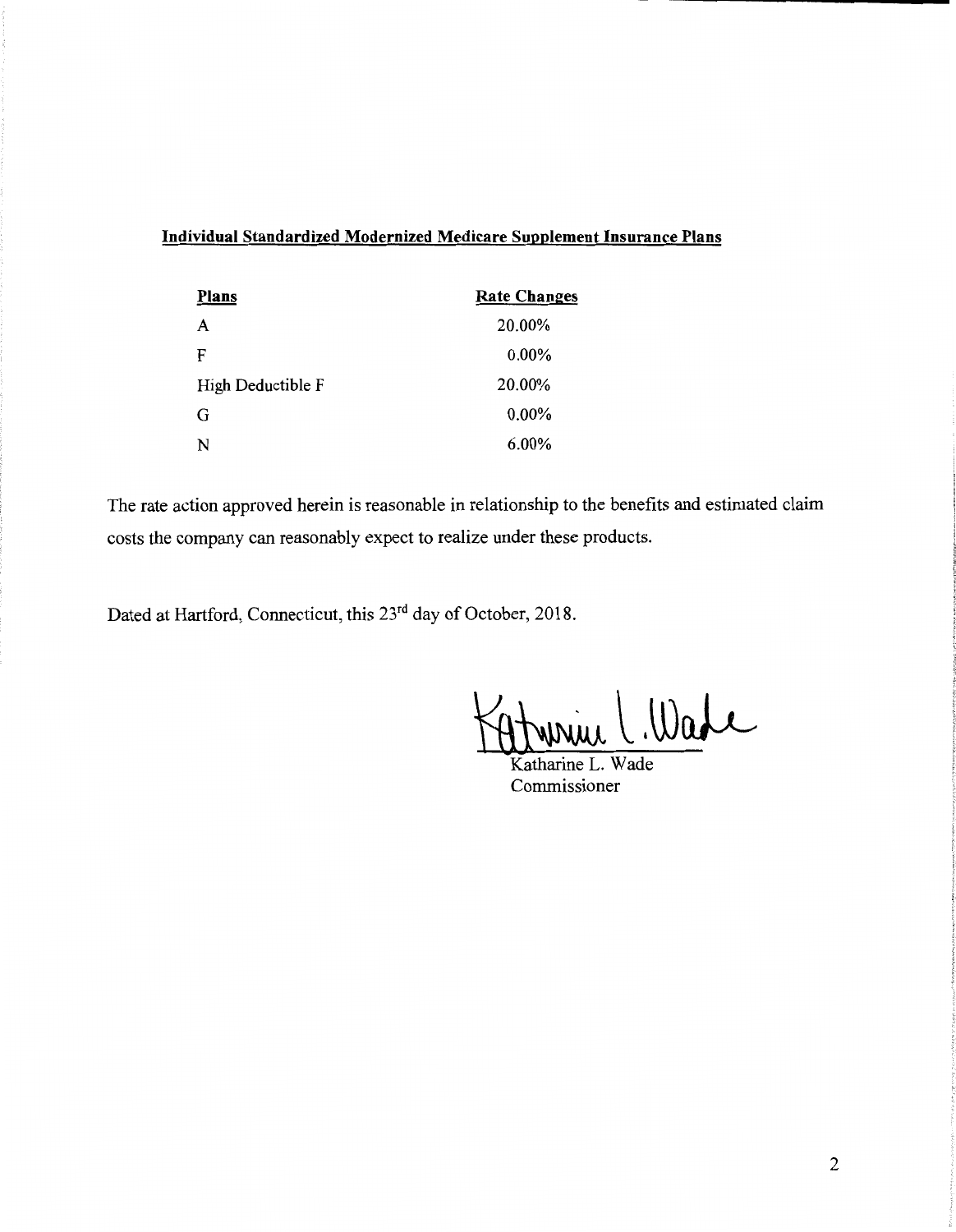

# **STATE OF CONNECTICUT**  *INSURANCE DEPARTMENT*

--------------------------------------------------)( **In The Matter Of Anthem Blue Cross and Blue Shield Medicare Supplement Insurance**  --------------------------------------------------)(

**Docket No. LH 18-69** 

#### **PROPOSED FINAL DECISION**

#### I. **INTRODUCTION**

The Insurance Commissioner ofthe State of Connecticut is empowered to review rates charged for individual and group Medicare supplement policies sold to any resident of this State who is eligible for Medicare. The source for this regulatory authority is contained in Chapter 700c and Section 38a-495a of the Connecticut General Statutes.

After due notice, a hearing was held at the Insurance Department in Hartford on Thursday, October 11, 2018 to consider whether or not the rate increase filing made by Anthem Health Plans Inc. ( dba Anthem Blue Cross and Blue Shield of Connecticut) on its Standardized Medicare supplement insurance products should be approved.

No members from the general public or public officials attended the hearing.

Four company representatives from Anthem Blue Cross and Blue Shield of Connecticut attended the hearing. One representative presented oral testimony, relative to the filing before the department. The company's actuary participated in the hearing via speaker phone.

The hearing was conducted in accordance with the requirements of Section 38a-474, Connecticut General Statutes, the Uniform Administrative Procedures Act, Chapter 54 of Section 38a-8-1 et seq. of the Regulations of Connecticut State Agencies.

A Medicare supplement policy is a private health insurance policy sold on an individual or group basis, which provides benefits that are additional to the benefits provided by Medicare. For many years Medicare supplement policies have been highly regulated under both state and federal law to protect the interests of persons eligible for Medicare who depend on these policies to provide additional coverage for the costs of health care.

Effective December 1, 2005, Connecticut amended its program of standardized Medicare supplement policies in accordance with Section 38a-496a of the Connecticut General Statutes, and Sections 38a-495a-1 through 38a-495a-21 of the Regulations of Connecticut Agencies. This program, which conforms to federal requirements, provides a "core" package of benefits known as Plan A. Insurers may also offer any one or more of eleven other plans (Plans B through N).

> www.ct.gov/cid **P.O. Box 816 Hartford, CT 06142-0816 An Equal Opportunity Employer**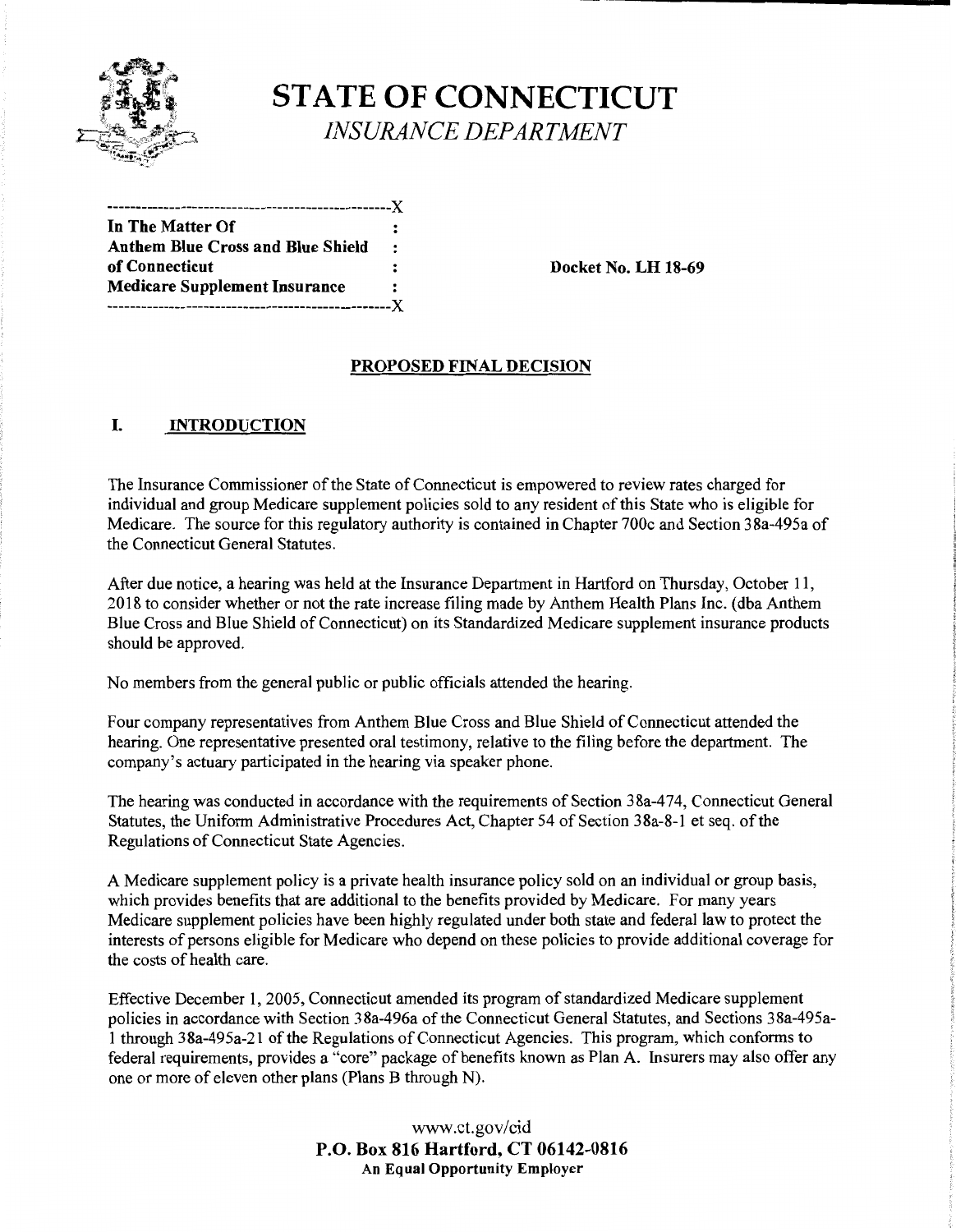Effective January 1, 2006, in accordance with Section 38a-495c of the Connecticut General Statutes (as amended by Public Act 05-20) premiums for all Medicare supplement policies in the state must use community rating. Rates for Plans A through N must be computed without regard to age, gender, previous claims history or the medical condition of any person covered by a Medicare supplement policy or certificate.

The statute provides that coverage under Plans A through N may not be denied on the basis of age, gender, previous claims history or the medical condition of any covered person. Insurers may exclude benefits for losses incurred within six months from the effective date of coverage based on a pre-existing condition.

Effective October I, 1998, carriers that offer Plan B or Plan C must make these plans as well as Plan A, available to all persons eligible for Medicare by reason of disability.

Insurers must also make the necessary arrangements to receive notice of all claims paid by Medicare for their insureds so that supplement benefits can be computed and paid without requiring insureds to file claim forms for such benefits. This process of direct notice and automatic claims payment is commonly referred to as "piggybacking" or "crossover".

Sections 38a-495 and 38a-522 of the Connecticut General Statutes, and Section 38a-495a-10 of the Regulations of Connecticut Agencies, state that individual and group Medicare supplement policies must have anticipated loss ratios of 65% and 75%, respectively. Under Sections 38a-495-7 and 38a-495a-10 of the Regulations of Connecticut Agencies, filings for rate increases must demonstrate that actual and expected losses in relation to premiums meet these standards, and anticipated loss ratios for the entire future period for which the requested premiums are calculated to provide coverage must be expected to equal or exceed the appropriate loss ratio standard.

Section 3 8a-4 73 of the Connecticut General Statutes provides that no insurer may incorporate in its rates for Medicare supplement policies factors for expenses that exceed 150% of the average expense ratio for that insurer's entire written premium for all lines of health insurance for the previous calendar year.

#### II. **FINDINGS OF FACT**

After reviewing the exhibits entered into the record of this proceeding, the testimony of the witnesses, and utilizing the experience, technical competence and specialized knowledge of the Insurance Department, the undersigned makes the following findings of fact:

Anthem Blue Cross and Blue Shield of Connecticut has requested the following rate changes to its standardized book of business:

#### **Standardized**

| <b>In-Force Members</b> |                  |          |                 |              |
|-------------------------|------------------|----------|-----------------|--------------|
|                         | <b>June 2018</b> | Current  | <b>Proposed</b> | % Difference |
| Plan A                  | 53               | \$575.26 | \$690.31        | 20.00%       |
| Plan B                  | 525              | \$238.58 | \$238.58        | $0.00\%$     |
| Plan C                  | 1,172            | \$334.93 | \$334.93        | $0.00\%$     |
| Plan D                  | 309              | \$266.94 | \$266.94        | $0.00\%$     |
| Plan F                  | 4,241            | \$261.45 | \$261.45        | $0.00\%$     |
|                         |                  |          |                 |              |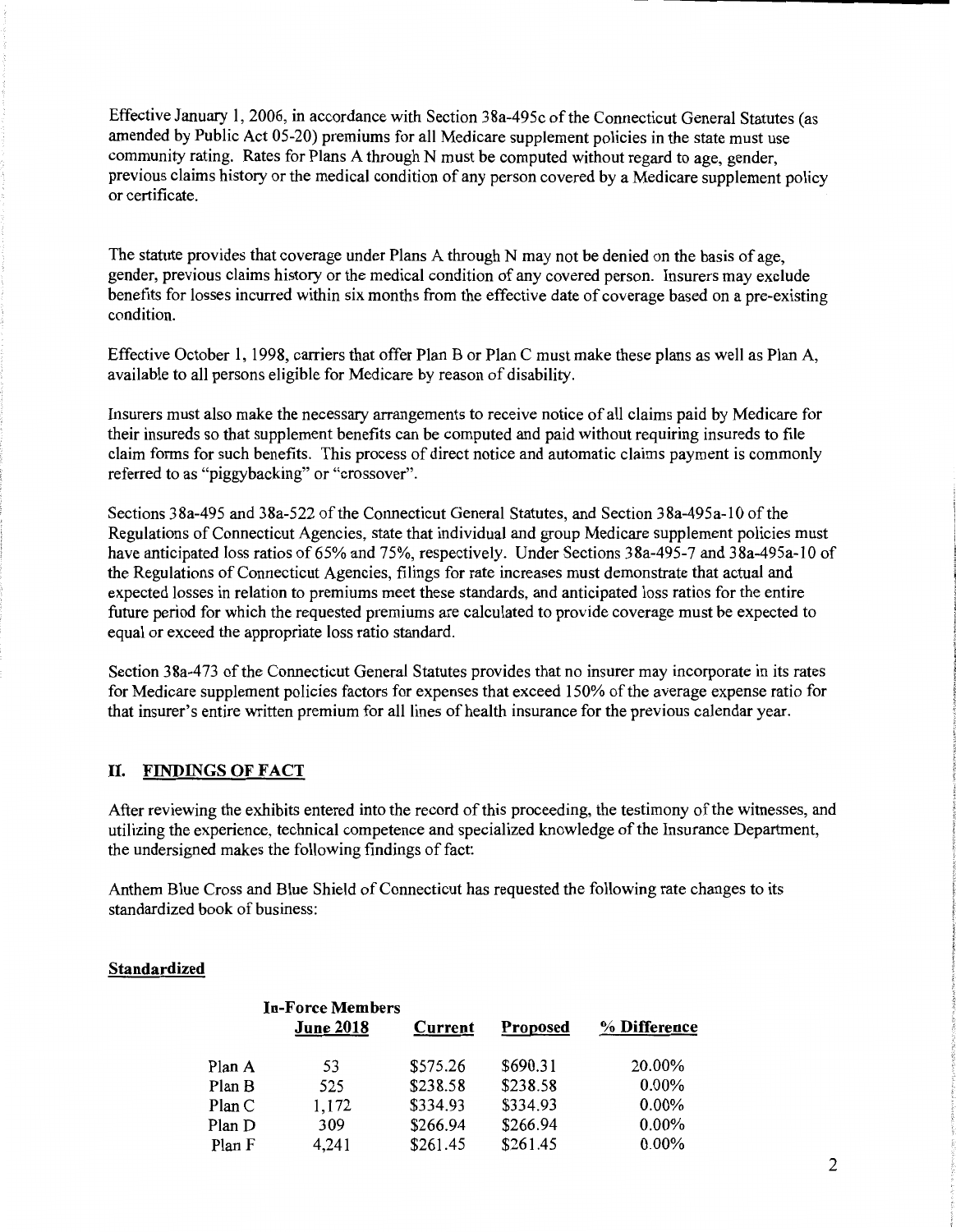| High Ded. Plan F      | 2,661 | \$52.99  | \$63.59  | 20.00%   |
|-----------------------|-------|----------|----------|----------|
| Plan $H(w/Rx)$        | 56    | \$319.80 | \$319.80 | $0.00\%$ |
| Plan H $(w/o Rx)$     | 128   | \$280.50 | \$280.50 | $0.00\%$ |
| Plan $J(w/Rx)$        | 170   | \$376.55 | \$376.55 | $0.00\%$ |
| Plan $J(w/o Rx)$      | 2,126 | \$242.01 | \$265.97 | 9.90%    |
| CHCP Plan $J(w/Rx)$   | 14    | \$411.65 | \$411.65 | $0.00\%$ |
| CHCP Plan $J(w/o Rx)$ | 32    | \$325.22 | \$325.22 | $0.00\%$ |

#### **Modernized Plans**

|                  |        | Current  | <b>Proposed</b> | % Difference |
|------------------|--------|----------|-----------------|--------------|
| Plan A           | 192    | \$575.26 | \$690.31        | 20.00%       |
| Plan F           | 6,524  | \$261.45 | \$261.45        | $0.00\%$     |
| High Ded. Plan F | 4,723  | \$52.99  | \$63.59         | 20.00%       |
| Plan G           | 1,451  | \$192.05 | \$192.05        | $0.00\%$     |
| Plan N           | 10,493 | \$148.19 | \$157.08        | 6.00%        |
|                  |        |          |                 |              |

Anthem BCBSCT calculated incurred claims based on an experience period of June 2017 through May 2018 with paid run-out through June 2018. Trend was then applied for a 19-month period to the middle of 2019.

Medical and Drug trends were developed by plan for the standardized and modernized plans. The trend assumption used in the development of the January 2019 rates ranged from 3.99% to 9.66% for medical claims and 0.0% to 8.03% for drug claims.

The loss ratio history for standardized and modernized plans is as follows:

| 2016   | 2017   | Since Inception |
|--------|--------|-----------------|
| 137.7% | 123.6% | 130.1%          |
| 77.3%  | 69.2%  | 89.3%           |
| 75.0%  | 72.3%  | 91.5%           |
| 83.9%  | 72.7%  | 84.1%           |
| 72.3%  | 74.6%  | 79.5%           |
| 113.4% | 104.2% | 73.9%           |
| 65.7%  | 67.7%  | 79.0%           |
| 65.2%  | 65.2%  | 79.1%           |
| 86.5%  | 63.7%  | 77.4%           |
| 92.3%  | 79.9%  | 72.9%           |
| 84.6%  | 84.0%  | 75.2%           |
| 75.2%  | 78.7%  | 75.0%           |
|        |        |                 |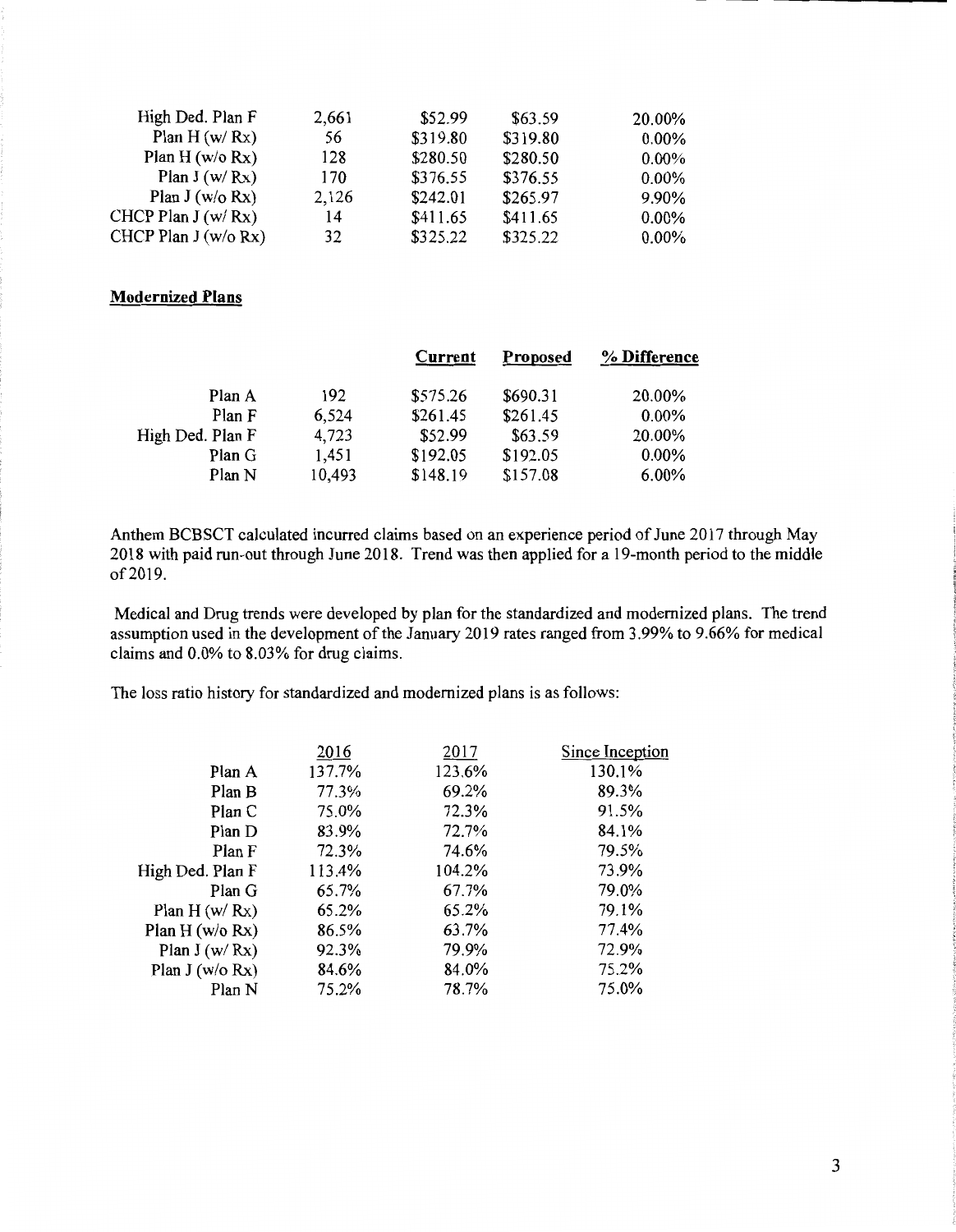The projected 2019 loss ratios are as follows:

| Standardized     | Loss Ratio |
|------------------|------------|
| Plan A           | 94.6%      |
| Plan B           | 72.9%      |
| Plan C           | 76.8%      |
| Plan D           | 74.1%      |
| Plan F           | 78.4%      |
| High Ded. Plan F | 79.5%      |
| Plan G           | 88.9%      |
| Plan H w/ $Rx$   | 75.9%      |
| Plan H w/o $Rx$  | 63.9%      |
| Plan J w/ $Rx$   | 87.7%      |
| Plan J w/o Rx    | 82.6%      |
| Plan N           | 83.4%      |
|                  |            |

Anthem BCBSCT certified that their expense factor is in compliance with section 38a-473, C.G.S. They have also conformed to subsection (e) of section 38a-495c, C.G.S., regarding the automatic claims processing requirement.

The proposed rates are designed to satisfy the Connecticut statutory loss ratio of 75%.

Anthem BCBSCT's 2018 Medicare supplement rate filing proposal is in compliance with the requirements of regulation 38a-474 as it applies to the contents of the rate submission as well as the actuarial memorandum.

#### **III.** RECOMMENDATION

The undersigned recommends the approval of the following rate changes and in some instances no rate change:

| Proposed<br>Change | Recommended<br>Change |
|--------------------|-----------------------|
|                    |                       |
| 20.00%             | 20.00%                |
| $0.00\%$           | $0.00\%$              |
| $0.00\%$           | $0.00\%$              |
| $0.00\%$           | $0.00\%$              |
| $0.00\%$           | $0.00\%$              |
| 20.00%             | 20.00%                |
| $0.00\%$           | $0.00\%$              |
| $0.00\%$           | $0.00\%$              |
| $0.00\%$           | $0.00\%$              |
| 9.90%              | 9.90%                 |
| $0.00\%$           | $0.00\%$              |
| $0.00\%$           | $0.00\%$              |
|                    |                       |